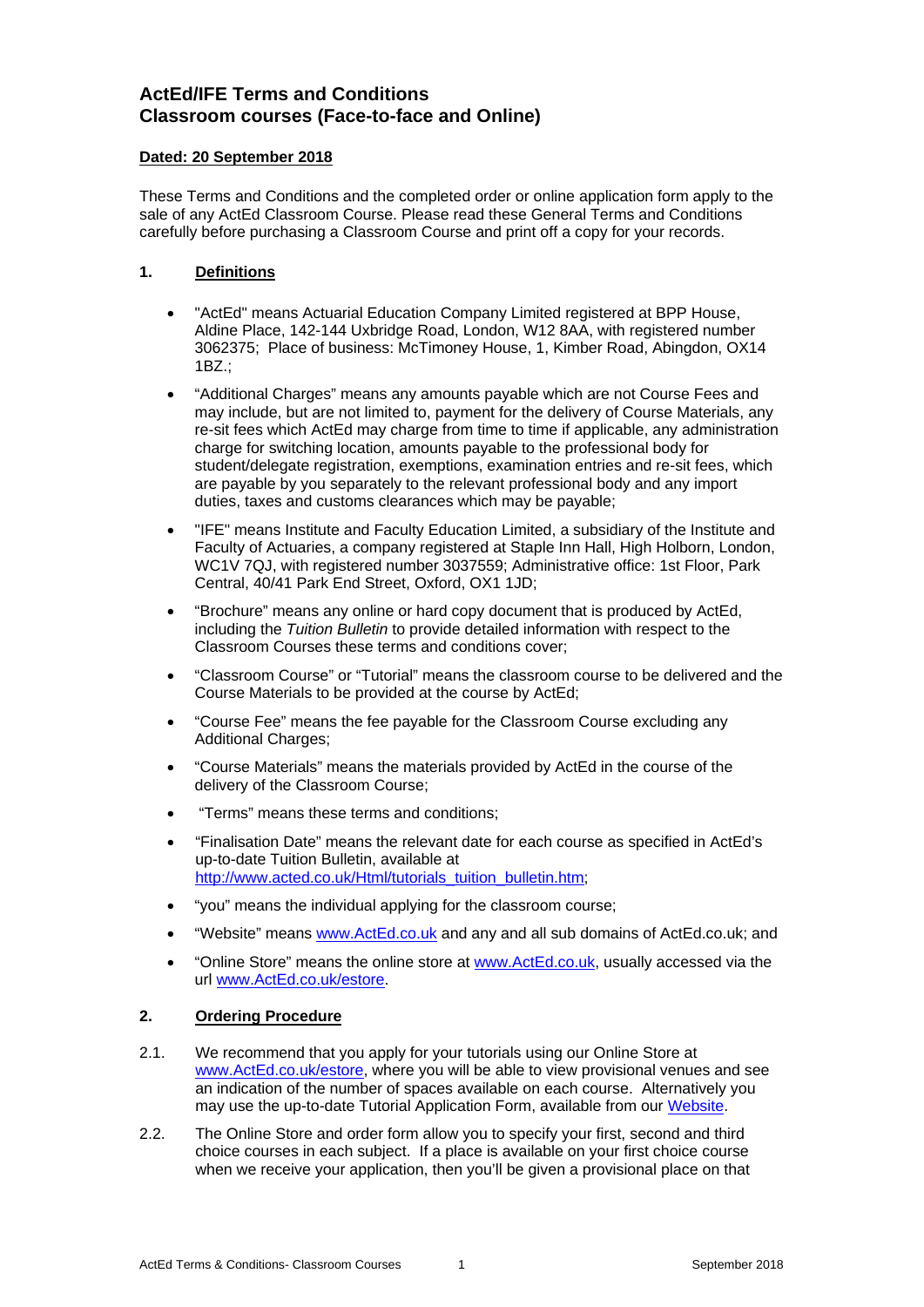course. If your first choice course is full, you'll be given a provisional place on your second choice course and so on.

- 2.3. If all of your chosen tutorials are full, your name will be added to the waiting list for your first choice course. You may get a place on your first choice tutorial if a space becomes available, eg if a student cancels. You must let us know if you wish to be removed from a waiting list. Otherwise, cancellation charges will apply if you are subsequently allocated a place on that tutorial and you cancel after the Cancellation Period (defined in Clause 4.1).
- 2.4. Shortly after you apply for a course we will email an acknowledgement of your provisional application. (You will only receive a letter in the post if we do not have an email address for you on our database.) If you do not receive an acknowledgement within four days for each of the courses you have applied for, you should contact ActEd immediately to check that we have received your application.
- 2.5. We will email or post to you 2-3 days after the relevant Finalisation Date with full details of your confirmed tutorial place.
- 2.6. A provisional place does not guarantee that the course will run this will depend on a sufficient level of demand at finalisation. It is also possible, although unlikely that you could lose your place on the course at finalisation if a student who applied before you, does not obtain a place on their first-choice course due to a course cancellation. Therefore, you should avoid making any travel arrangements until you have received the final confirmation of your booking. You, or your employer, will receive an invoice for your tutorial place shortly after the relevant Finalisation Date.
- 2.7. If you change your email address you must let us know immediately so that we can keep you up-to-date with details of your booking.
- 2.8. ActEd will endeavour to run all advertised courses where we have received a sufficient number of applications by the Finalisation Date (this is normally, but not guaranteed to be, around 8 applications and depends upon the level of demand for other courses).
- 2.9. We will endeavour but cannot guarantee to add extra groups at finalisation for students still on a waiting list at that time. You may choose to come off a waiting list and apply for another course at any time.
- 2.10. When you place an order for a Classroom Course (either via the Online Store, by post or email) you are offering to purchase that Classroom Course on these Terms. ActEd shall have the right to decline or cancel your order.
- 2.11. A legally binding agreement shall not come into existence until ActEd has given you a confirmed place on a course after its Finalisation Date, by either sending you a separate confirmation email or written confirmation by post, which will be effective upon sending or posting to you at the email or postal address you have provided.
- 2.12. ActEd reserves the right to withdraw at any time Classroom Courses advertised for sale on the Website and/or the Brochure.

## **3. Payment Terms**

- 3.1. The Course Fee (excluding VAT) for any Classroom Course at any given time will be displayed on the Website and the Brochure. The full fee including VAT but excluding any Additional Charges will also be confirmed to you via email before and during conclusion of the contract.
- 3.2. Unless your company has pre-arranged payment facilities with ActEd, debit or credit card details must be provided when you place an order. Invoices are issued, and credit card payments taken, between 5 and 15 working days after the relevant Finalisation Date, once a place has been confirmed. If this time has already passed, we will charge your credit card or invoice you as soon as possible, and within 5 working days, after you have been given a confirmed place on a course.
- 3.3. Invoices to be settled by your employer (or your employer's agent) will be addressed to you personally at your office address unless your employer has already authorised the use of its company account for your order.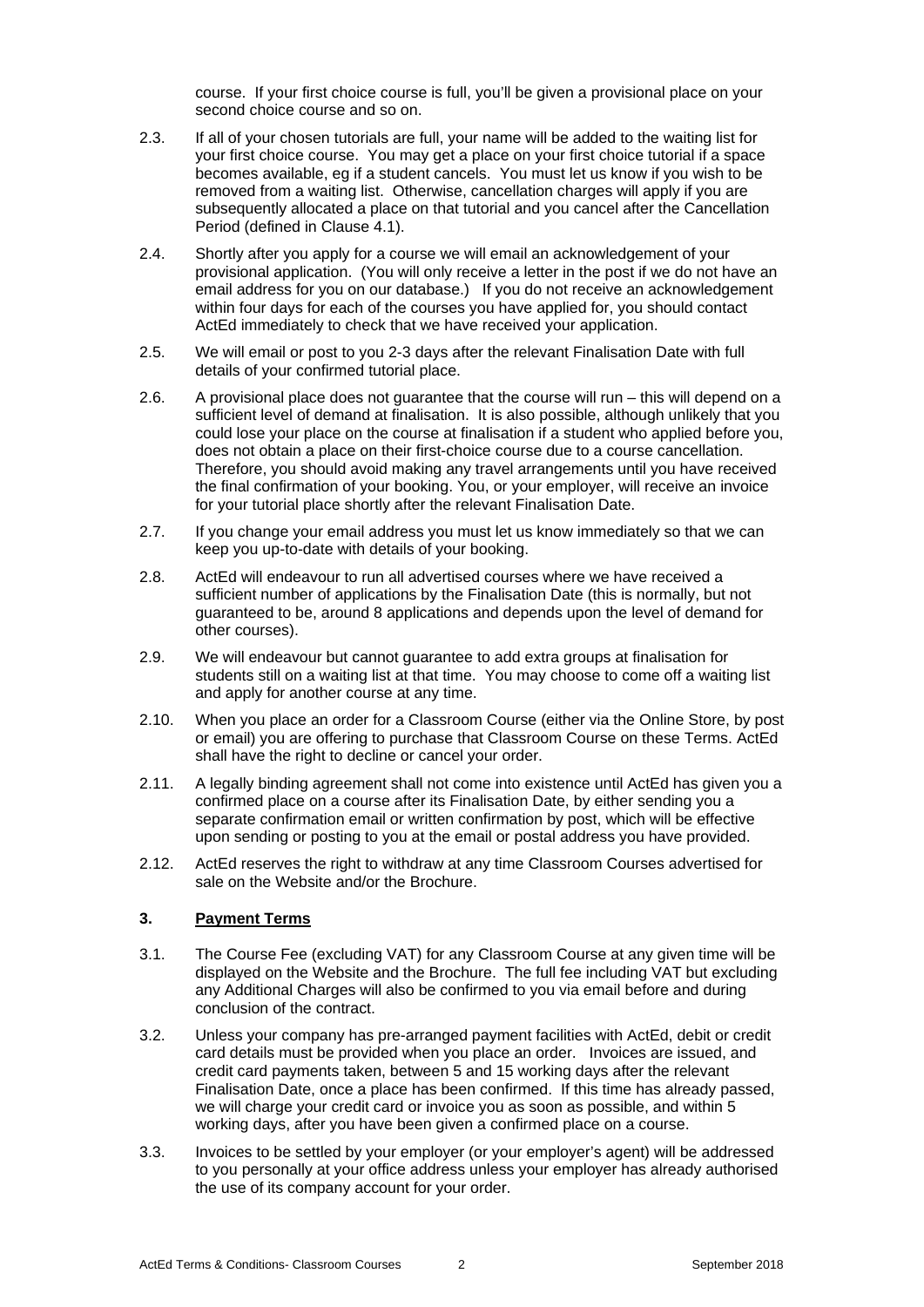- 3.4. If you choose to pay by selecting the "invoice your company" link, subject to Clause 3.8, this will only be accepted by ActEd if your employer has approved credit terms with ActEd and upon receipt by ActEd of confirmation of booking approval from your employer. ActEd will review your order and invoice your employer directly.
- 3.5. If you use the Online Store and are only ordering a Classroom Course and are paying by credit card then in order to capture your card details we will charge you a nominal booking fee of £1 immediately. We can then charge you in full for your tutorials once they have been finalised. The £1 charge cannot be refunded but it will be deducted from the charge for your tutorial booking.
- 3.6. ActEd reserves the right from time to time to change the amount of the Course Fee. In the unlikely event that due to a technical error, the amount of the Course Fee displayed on the Website or in the Brochure is incorrect, ActEd will notify you as soon as it reasonably can.
- 3.7. The provision of the Classroom Course is contingent upon ActEd having received cleared funds from you or your employer (if you select to invoice your employer) in respect of the Course Fee for the relevant Classroom Course. Without prejudice to ActEd's rights and remedies under these Terms, if any sum payable is not paid in cleared funds within 20 days from the Finalisation Date if you are responsible for paying the Course Fee, or within 30 days from the date of the invoice if your employer is responsible for paying the Course Fee, ActEd reserves the right, forthwith and at ActEd's sole discretion, to suspend the provision to you and refuse you entry to the relevant Classroom Course.
- 3.8. Where you choose to invoice your employer for the payment of the Course Fee, the following additional terms shall apply:
	- Once you have been given a confirmed place on a course, ActEd will send an invoice to your employer (or their agent) within 20 days of the Finalisation Date, or the booking date if later;
	- Full payment is due within 30 days from the date of the invoice.
	- Payments should be made to IFE Ltd.
	- ActEd reserves the right to charge late payment interest on any outstanding invoices, at a rate of 8% above the Bank of England base rate.
	- ActEd reserves the right to recover any reasonable debt collection costs in connection with this Agreement.
	- The employer is liable for all unpaid invoices.
- 3.9. The Course Fee excludes amounts payable to the professional body for student / delegate registration, exemptions and examination entries, which are payable by you separately and ActEd accepts no responsibility for this.

## **4. Cancellation and Deferral Terms for face-to-face and Live Online Tutorials**

- 4.1. Once you have applied, you may change your choice of course or cancel without charge, so long as we are notified in writing (email is fine) by the Finalisation Date for the course. You must let us know that you wish to cancel whether you have been given a provisional place or been placed on a waiting list.
- 4.2. Under the Consumer Contracts (Information, Cancellation and Additional Charges) Regulations 2013 you may also cancel your course booking within a period of 14 days from the day the contract is concluded in accordance with Clause 2.11("Cancellation Period").
- 4.3. To cancel your place you must notify ActEd of your decision to cancel by a clear statement by email to ActEd@bpp.com, by fax to +44 1235 550085, by phone to +44 1235 550005 or by post to ActEd, McTimoney House, 1 Kimber Road, Abingdon, OX14 1BZ. You may use the attached model cancellation form, but it is not obligatory.
- 4.4. If you cancel a contract before the Finalisation Date or within 14 days from the day the contract is concluded in accordance with Clause 2.11, we will reimburse to you all payments received from you subject to any deduction in accordance with these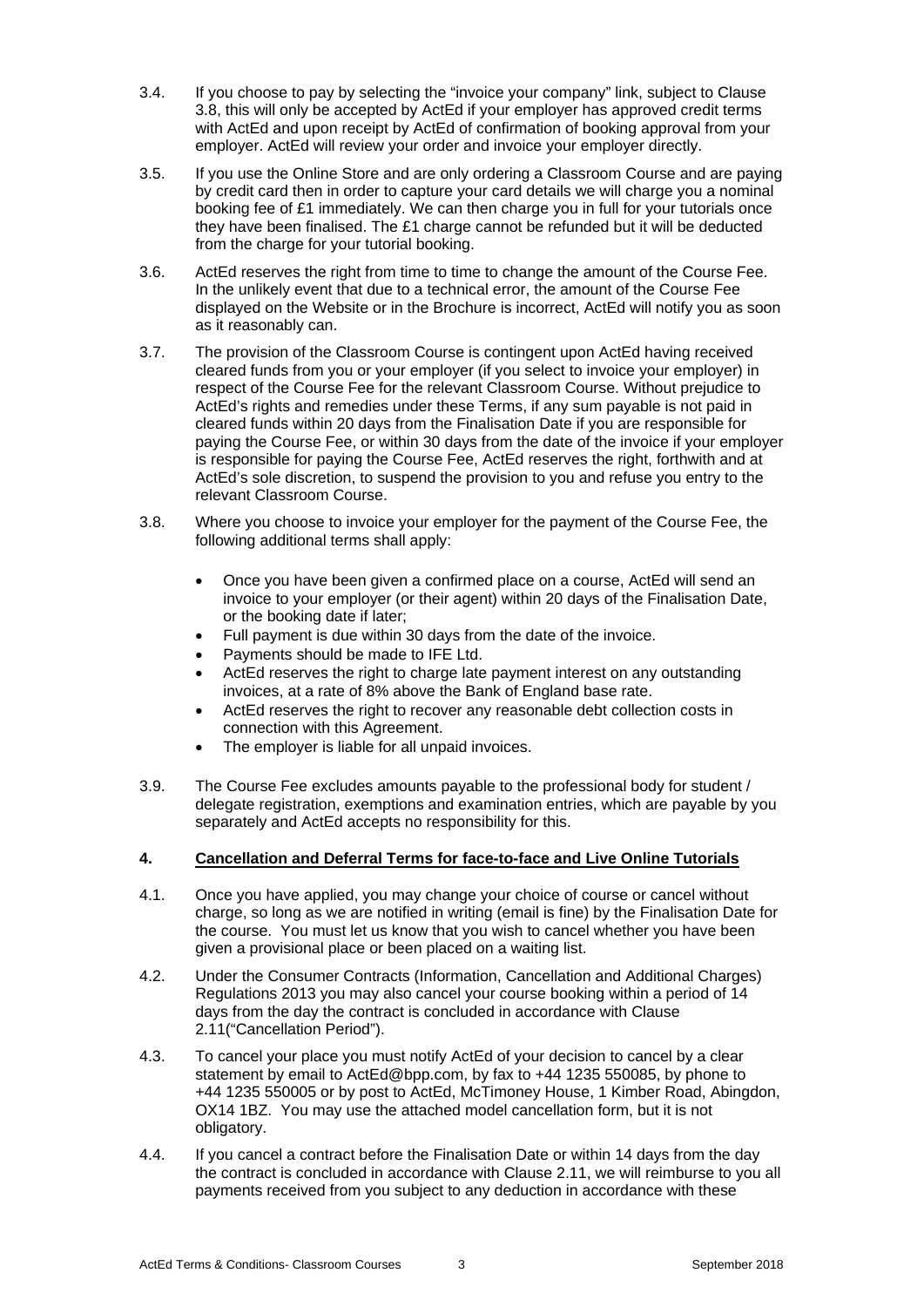Terms. We will make the reimbursement without undue delay, and not later than 14 days after the day on which we are informed about your decision to cancel this contract. The period for refund will increase to 30 days if ActEd is unable to credit a UK bank account. Refunds will be made using the same method of payment as you used for the purchase. If you have chosen to invoice your employer and at the time of cancellation the relevant invoice has not yet been paid then such invoice will be cancelled.

- 4.5. If you attend one or more sessions of a tutorial during this 14-day Cancellation period, you will pay us an amount that is in proportion to the length of attendance possible until you have communicated your cancellation from this contract, in comparison with the full length of the course.
- 4.6. If you cancel more than 14 days from the day the contract is concluded with ActEd and after the relevant Finalisation Date, there will be a cancellation fee of:
	- 50% of the Course Fee if you cancel more than seven days before the start of the course.
	- 100% of the Course Fee if you cancel within seven days of the start of the course.
- 4.7. If, at the Finalisation Date, you are not allocated a place on one of the courses you requested, or you applied before the Finalisation Date and the dates of your course have changed from those shown on the provisional timetable, you may cancel without charge up to seven days before the start of the course. If you cancel within seven days of the start of the course you will be invoiced for a fee of 100% of the cancelled course fee.
- 4.8. If you cannot attend one or more days of your tutorial then you are still liable for the full cost of the course. However, you may be able to swap to another course of the same type in the same subject – please contact ActEd for more details. If you might change your study plans in the light of your exam results, we recommend that you book a place on a Tutorial with a Finalisation Date after the results are published.
- 4.9. If you receive free or reduced-rate access to the Online Classroom and subsequently cancel your tutorial place (or your tutorial does not run due to lack of demand), then you will be invoiced for the standard price of the Online Classroom (if used).
- 4.10. If, due to unforeseen circumstances, ActEd is unable to run a Classroom Course on a confirmed date, it will endeavour to provide an equivalent Tutorial at a later date. If you are unable to make the rearranged date then ActEd will refund the relevant cost for that day in line with Clause 4.4 above.
- 4.11. Except as set out in this Clauses 4, no cancellations and no deferrals will be permitted for a Classroom Course.
- 4.12. ActEd reserves the right to use its discretion to determine whether to make refunds and/or deferrals in exceptional circumstances which fall outside this Clause 4 and to charge additional fees in any such event.
- 4.13. ActEd reserves the right to cancel a course up to 14 days after its Finalisation Date if the number of students booked on the course falls below 6 due to cancellations. ActEd will then endeavour to find a place for each student on an alternative course but if this is not possible then we will reimburse to you all payments received from you or your employer.
- 4.14. Your right to cancel and obtain any refund will be lost if you have given ActEd express consent to supply any services during the Cancellation Period and the service has been fully performed. If express consent has been given but the service is only part performed, you will be liable to pay for the services actually received.
- 4.15. If the contract is for the supply of digital content your right to cancel and obtain any refund will be lost if you have given ActEd express consent to supply the digital content to you during the Cancellation Period or if you access the digital content before the expiry of the Cancellation Period.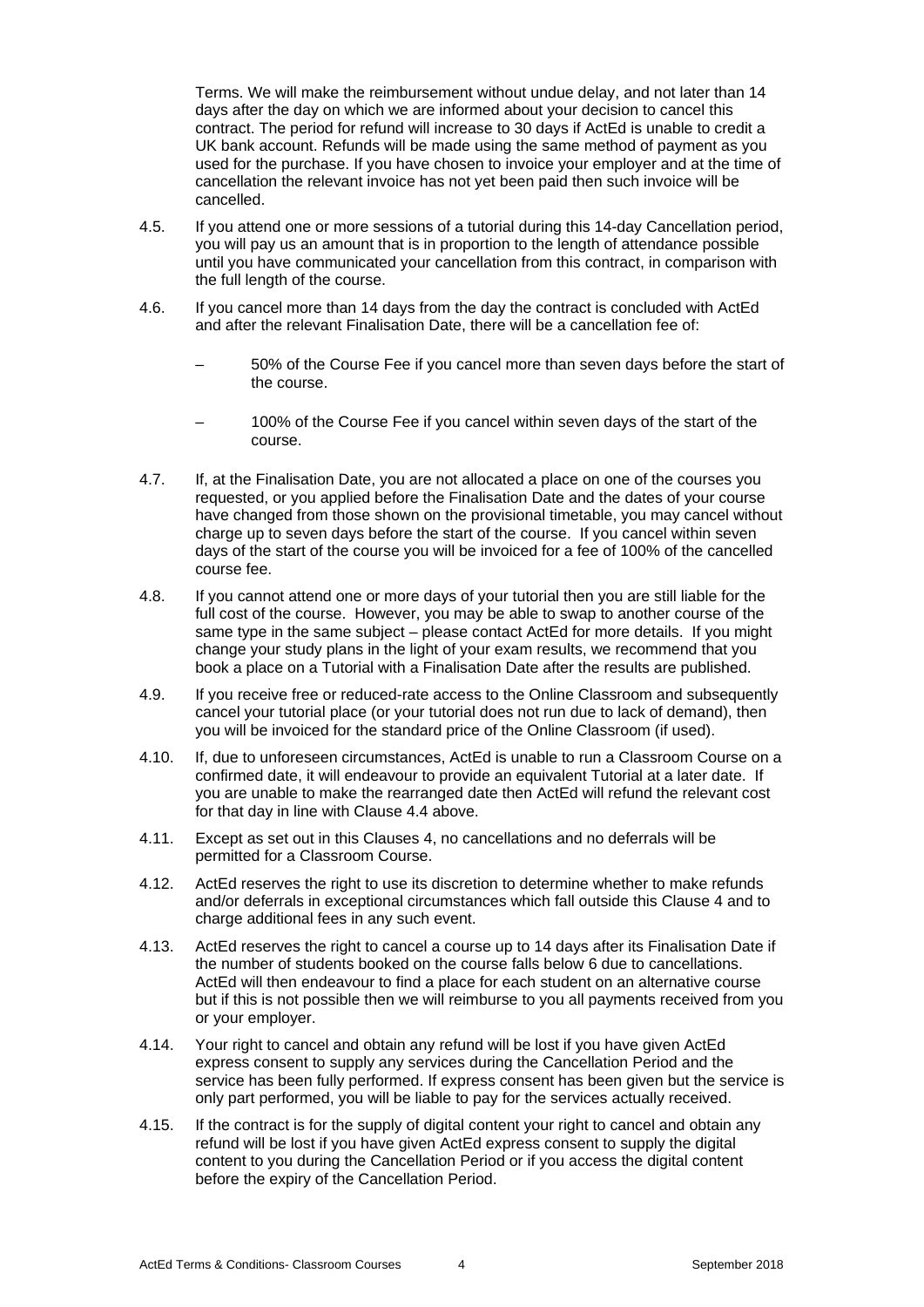4.16. For further details of your rights under the Consumer Contracts Regulations you can visit your local Citizens' Advice Bureau or visit the Competition and Markets Authority website.

## **5. Classroom Courses**

- 5.1. You must comply with all health and safety rules and regulations and any other reasonable security requirements that apply at the premises at which Classroom Courses are provided.
- 5.2. You must only use the premises at which Classroom Courses are provided for the purposes of participating in Classroom Courses.
- 5.3. ActEd shall provide such presenters to present the Classroom Courses as it, in its sole discretion, deems fit and ActEd shall be entitled at any time to substitute any presenter with any other person who, in ActEd's sole discretion, it deems suitably qualified to present the relevant Classroom Course.
- 5.4. If you require a student visa to enable you to study with ActEd you are responsible for obtaining the necessary visa and for ensuring that your attendance is satisfactory to meet your visa requirements.
- 5.5. Your personal possessions are your sole responsibility and ActEd accepts no responsibility and/or liability for anything that is lost or stolen from its venues. You are advised during a Classroom Course to keep your valuables with you at all times.
- 5.6. Please note that it is your responsibility to check that the computer you plan to use to access a Live Online Tutorial is compatible with the minimum specification requirement. You acknowledge and accept that ActEd cannot be held responsible for any technical problems you encounter accessing a Live Online Tutorial.

#### **6. Online Classroom Product**

- 6.1. If purchase an Online Classroom at a discounted price alongside a Classroom Course then the following terms in this Clause 6 shall apply.
- 6.2. If you receive free or reduced-rate access to the Online Classroom and subsequently cancel your tutorial place (or your tutorial does not run due to lack of demand), then you will be invoiced for the standard price of the Online Classroom (if used).
- 6.3. The receipt of the Online Classroom content is personal to you and you may not transfer your rights to access the Online Classroom content or provide the Online Classroom content to any other person.
- 6.4. You may incur charges to your internet service provider while you are accessing and / or downloading Course Materials for the Online Classroom. Charges may also be payable to third parties for use of the software necessary to access and / or download Course Materials from the Online Classroom. You are responsible for paying these charges.
- 6.5. Save as expressly set out in these Terms, you may not modify, copy, reproduce, republish, upload, post, transmit or distribute in any way any the Online Classroom content. You may not modify, adapt, merge, translate, disassemble, decompile, recompile or reverse engineer any software forming part of the Online Classroom or create derivative works based on the whole of or any part of the Online Classroom or the Online Classroom into any software program. Use of the Online Classroom not expressly permitted in these Terms is strictly prohibited and will constitute an infringement of either ActEd's copyright or ActEd's other intellectual property rights, and / or the copyright or other intellectual property rights of ActEd's licensors.
- 6.6. If there is no fee paid by you to receive access to this product then no refund for this product is available in any circumstances.
- 6.7. If for any reason, the face-to-face tuition is cancelled by you then access to the Online Course will be cancelled immediately unless you agree to purchase the Online Course at the full price.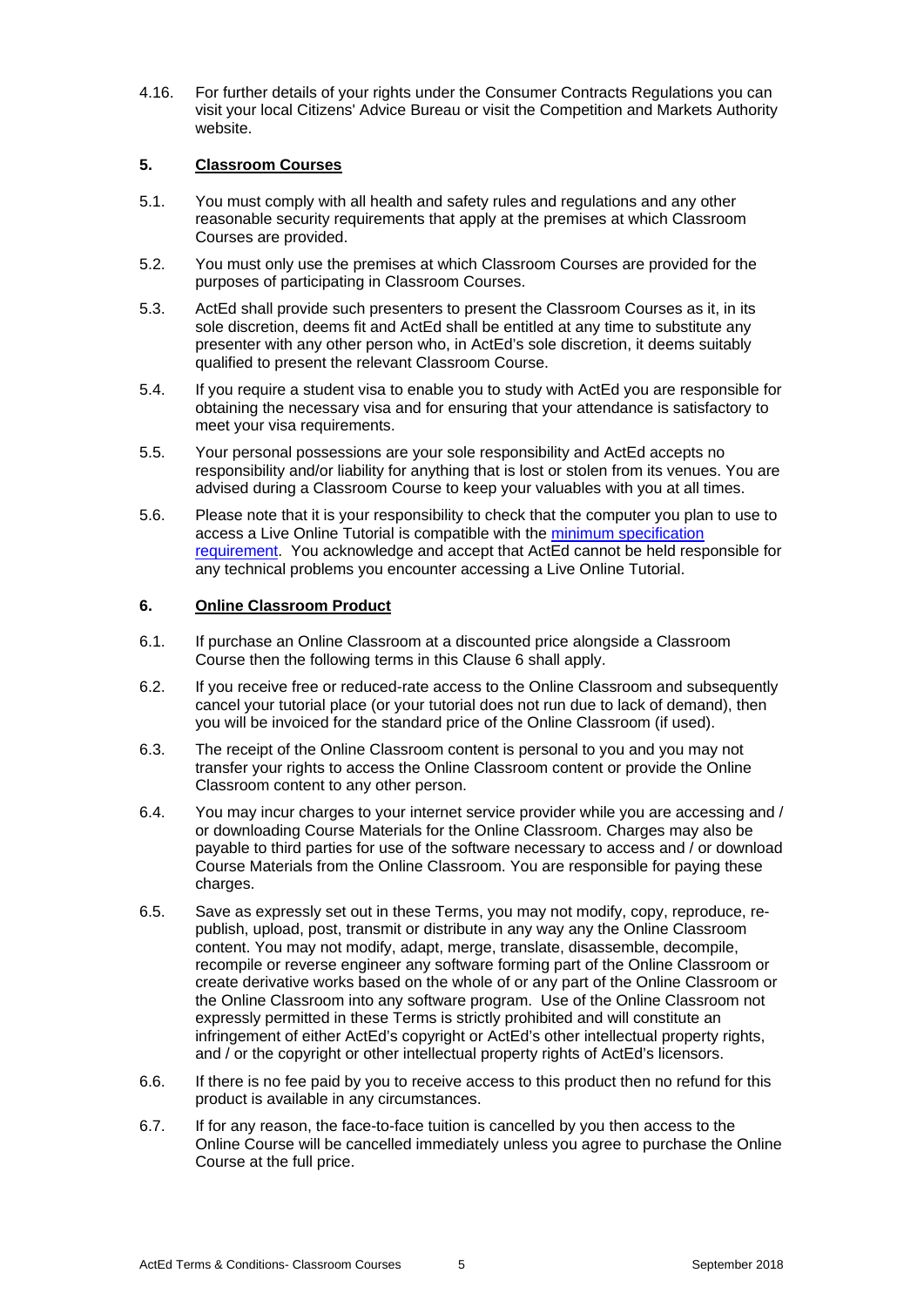- 6.8. If you have downloaded or accessed any Online Classroom Materials and subsequently cancel your face-to-face tutorial then a cancellation charge will apply so that the net cost to you of using the Online Course is equal to the full price.
- 6.9. Please note that it is your responsibility to check that the computer you plan to use to access the Online Classroom is compatible with the minimum specification requirement that relates to the Online Classroom. You acknowledge and accept that ActEd cannot be held responsible for any technical problems you encounter accessing the Online Classroom.
- 6.10. You accept and acknowledge that periods of downtime may be required in respect of the information technology infrastructure connected to the Website and that technical support may not be available during such periods of downtime. Further you accept that you will not have a claim for breach of contract or otherwise in respect of such period of unavailability.
- 6.11. ActEd will use reasonable endeavours to make the Online Classroom available but cannot guarantee uninterrupted availability. ActEd reserves the right to suspend access to the Website for the purpose of scheduled or emergency maintenance, repairs or upgrades to improve the performance or functionality of the Website.
- 6.12. You also accept and acknowledge that ActEd cannot be held responsible for any delay or disruptions to your access to the Online Classroom as a result of such suspension or any of the following:
	- the operation of the internet and the World Wide Web, including but not limited to viruses;
	- any firewall restrictions that have been placed on your network or the computer you are using to access the Online Classroom;
	- failures of telecommunications links and equipment; or
	- updated browser issues.

# **7. Warranties**

- 7.1. ActEd does not make any commitment to you that the Classroom Course will meet any specific requirements that you have and ActEd expects you to take reasonable care to verify that the Classroom Course in question will meet your needs. ActEd does not make any commitment to you that you will obtain any particular result from your use of the Course Materials or that you will obtain any particular qualification on completion of the Classroom Course (unless otherwise stated on the Website).
- 7.2. ActEd does not make any commitment that the Online Classroom will be compatible with or operate with your software or hardware.
- 7.3. All representations, warranties and/or terms and/or commitments not expressly set out in these Terms (whether implied by law, conduct, statute or otherwise) are hereby excluded to the maximum extent permissible at law.

## **8. Limitation of liability**

- 8.1. The exclusions and limitations of liability contained in these Terms do not apply to a party's liability: (i) for fraud or wilful default; (ii) for death or personal injury caused by its negligence; or (iii) where such limitation or exclusion cannot lawfully be excluded.
- 8.2. Except as set out in these Terms, ActEd shall not be responsible for losses that result from its failure to comply with these Terms including, but not limited to, losses that fall into the following categories:
	- indirect or consequential losses;
	- loss of income or revenue;
	- loss of business;
	- loss of anticipated savings; or
- 8.3. loss or corruption of data.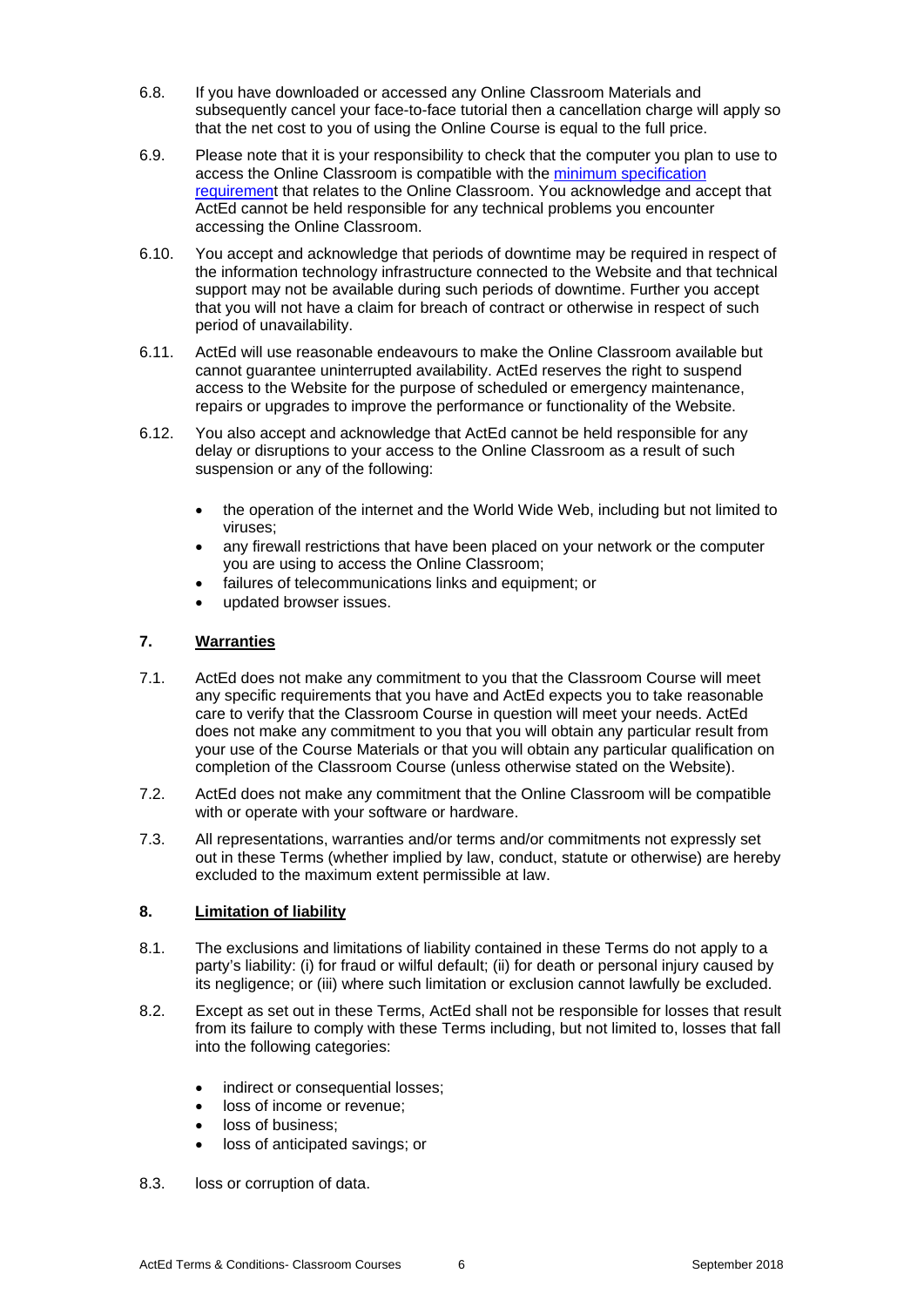- 8.4. Save as otherwise set out in this section "Limitation of liability", ActEd's maximum aggregate liability to you for any claims that you may have against ActEd for direct loss in contract, tort or otherwise arising out of or in connection with these Terms, the Classroom Course, your use of the Course Materials and any technical support shall be limited to the amount of the Course Fee which has been paid, or is payable, by you or on your behalf.
- 8.5. ActEd will not be held responsible for any delay or failure to comply with its obligations under these Terms if the delay or failure arises from any cause which is beyond ActEd's reasonable control. This condition does not affect your statutory rights.
- 8.6. Each provision in this Clause 8 shall be construed separately as between you and ActEd. If any part is held to be unreasonable, inapplicable, or unenforceable, but would be valid if some part thereof was deleted such provision shall apply but with such modification as may be necessary to make it valid and effective.

## **9. Disclaimer**

9.1. The Classroom Courses are for training purposes only. ActEd will not accept any responsibility to any party for the use of these materials for any purpose other than training, including but not limited to the giving of advice by you to any third party.

# **10. Intellectual Property**

- 10.1. At all times, ActEd or IFE remains the owner of the intellectual property in the Online Courses and the Course Materials. No Online Course and/or Course Materials nor any part of it may be reproduced, stored in a retrieval system or transmitted any form or by any means without the prior written permission of ActEd.
- 10.2. In consideration of receipt by ActEd of the Course Fee, ActEd grants to you a nonexclusive, non-transferable licence to use the Course Materials for the sole purpose of studying for the Classroom Course.
- 10.3. Save as expressly set out in these Terms, you may not modify, copy, reproduce, republish, upload, post, transmit or distribute in any way any of the Course Materials. Use of the Course Materials not expressly permitted in these Terms is strictly prohibited and will constitute an infringement of either ActEd's copyright or ActEd's other intellectual property rights, and / or the copyright or other intellectual property rights of ActEd's licensors.

# **11. Data Protection**

- 11.1. ActEd will process the information it receives from you or otherwise holds about you in accordance with these Terms and its privacy policy. You consent to the use by ActEd of such information in accordance with these Terms and ActEd's privacy policy. ActEd will use such information including but not limited to:
	- perform its obligations and enforce its rights under these Terms;
	- contact you by email, telephone or post to inform you about other products or services which may be of interest to you;
	- inform you of feedback and test results;
	- communicate with your employer regarding your progress, results and attendance unless you request otherwise when you place an order; and
	- ActEd may share your information with its agents and service providers for these purposes.
- 11.2. Unless you contact us to request otherwise, you agree that ActEd may share the information you provide with other members of the BPP group of companies, who may contact you by email, telephone or post to inform you about other products or services which may be of interest to you. Some members of the BPP group of companies are located outside the European Economic Area in countries providing a lower standard of data protection.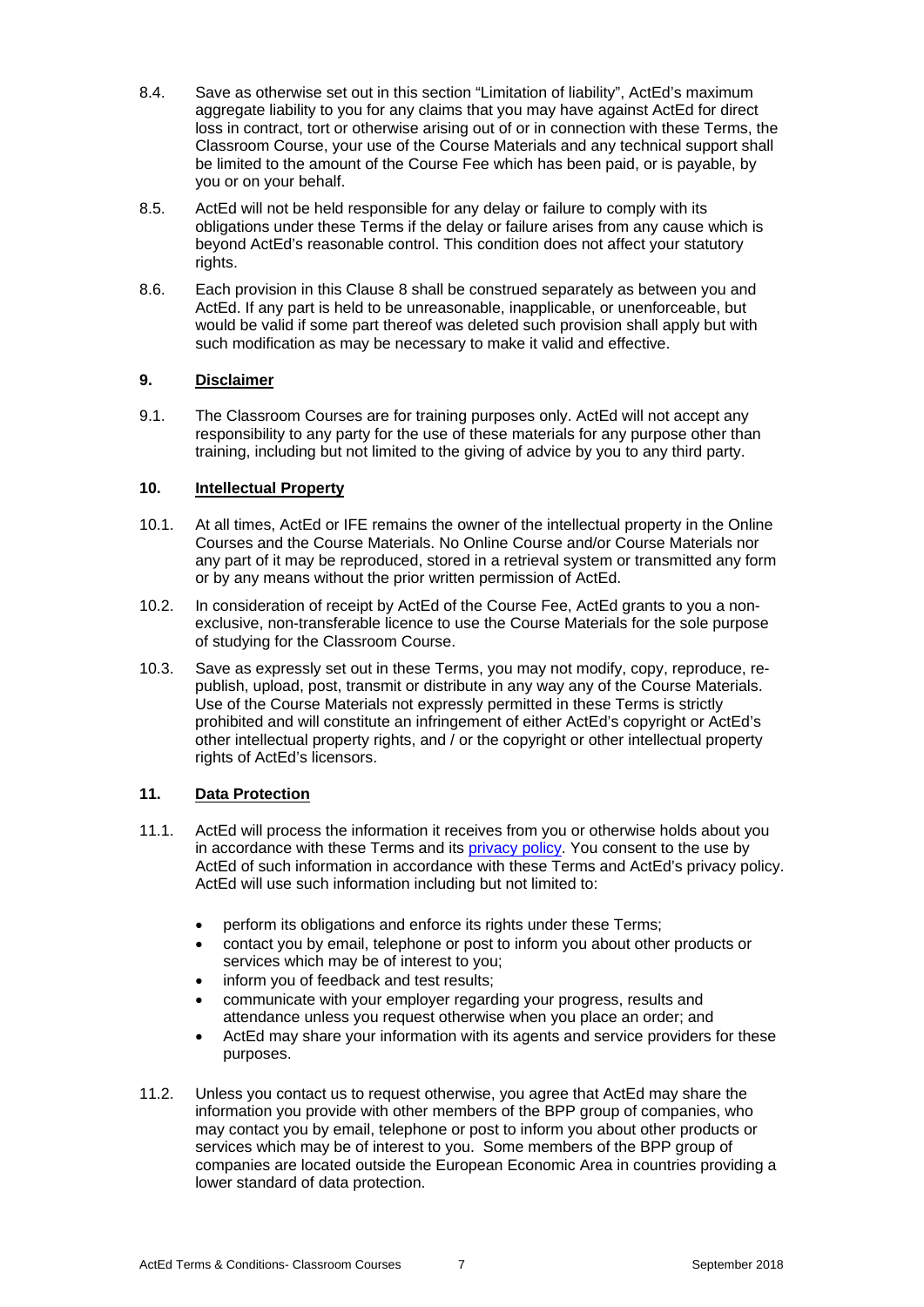- 11.3. You have the right to receive details of the personal information held by ActEd. You will not have to pay a fee to access your personal data (or to exercise any of the other rights). However, we may charge a reasonable fee if your request is clearly unfounded, repetitive or excessive. Alternatively, we may refuse to comply with your request in these circumstances.
- 11.4. In the event that you do not wish to receive correspondence from ActEd or any member of the BPP group of companies, a written request or email should be sent to the contact details set out at the end of these Terms.
- 11.5. On occasion we may conduct online surveys. This is used to gauge our service, collect demographic information and other information that we may find useful. We may share non-personal, aggregated information with third parties. By purchasing a Classroom Course you agree to ActEd using your information in this manner.

## **12. Validity**

12.1. If any provision of this Agreement is held to be invalid or unenforceable by any tribunal of competent jurisdiction, the remaining provisions shall not be affected and shall be carried out as closely as possible according to the original intent.

#### **13. Notices**

- 13.1. Any notices required to be served by ActEd under these Terms will be deemed properly served if sent via prepaid postage to the postal address, or emailed to the email address, notified by you to ActEd, at ActEd's discretion.
- 13.2. Any notices required to be served on ActEd by you will be deemed properly served if sent to the address set out at the end of these terms.

#### **14. General**

- 14.1. ActEd may update or amend these Terms from time to time to comply with law or to meet its changing business requirements without notice to you. Any updates or amendments will be posted on the Website.
- 14.2. These Terms supersede any other terms and conditions previously published by us and any other representations or statements made by us to you, whether oral, written or otherwise.
- 14.3. You may not assign or sub-contract any of your rights or obligations under these Terms to any third party unless we agree in writing.
- 14.4. ActEd may assign, transfer or sub-contract any of its rights or obligations under these Terms to any third party at its discretion.
- 14.5. No relaxation or delay by ActEd in exercising any right or remedy under these Terms shall operate as waiver of that right or remedy or shall affect its ability to subsequently exercise that right or remedy. Any waiver must be agreed by ActEd in writing.
- 14.6. The agreement between you and ActEd which is compromised in these Terms is not intended to be for the benefit of any third party, and shall not be exercised by any other person under the Contract (Rights of Third Parties) Act 1999 or otherwise.
- 14.7. These Terms are governed by and construed in accordance with the laws of England and Wales. You agree to submit to the exclusive jurisdiction of the English courts.
- 14.8. ActEd's Complaints Procedure can be found here.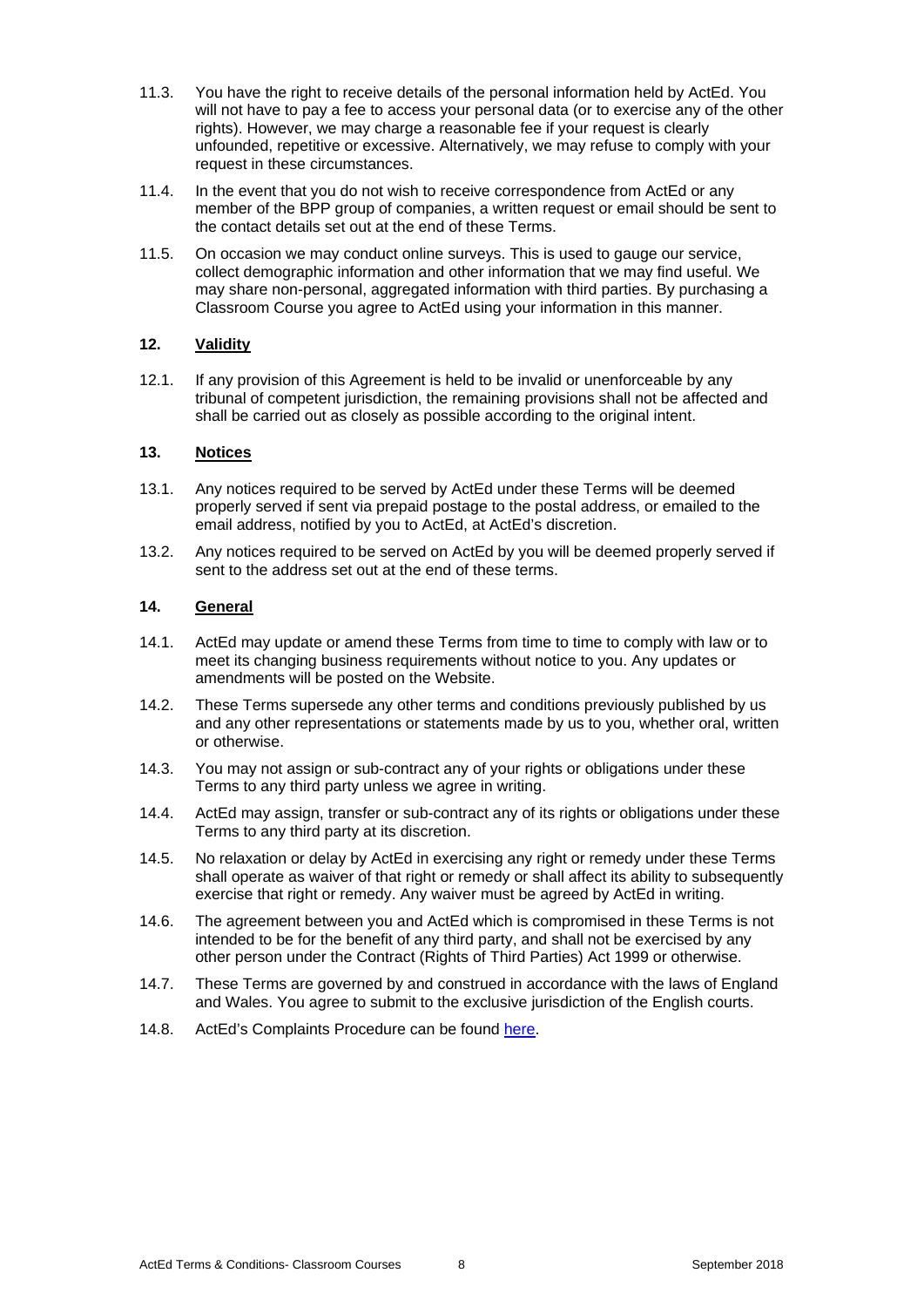# **15. Contact Details**

| Telephone: | 01235 550005           |
|------------|------------------------|
| Fax:       | 01235 550085           |
| Email:     | ActEd@bpp.com          |
| Post:      | ActEd                  |
|            | <b>McTimoney House</b> |
|            | 1 Kimber Road          |
|            | Abingdon               |
|            | <b>OX14 1BZ</b>        |